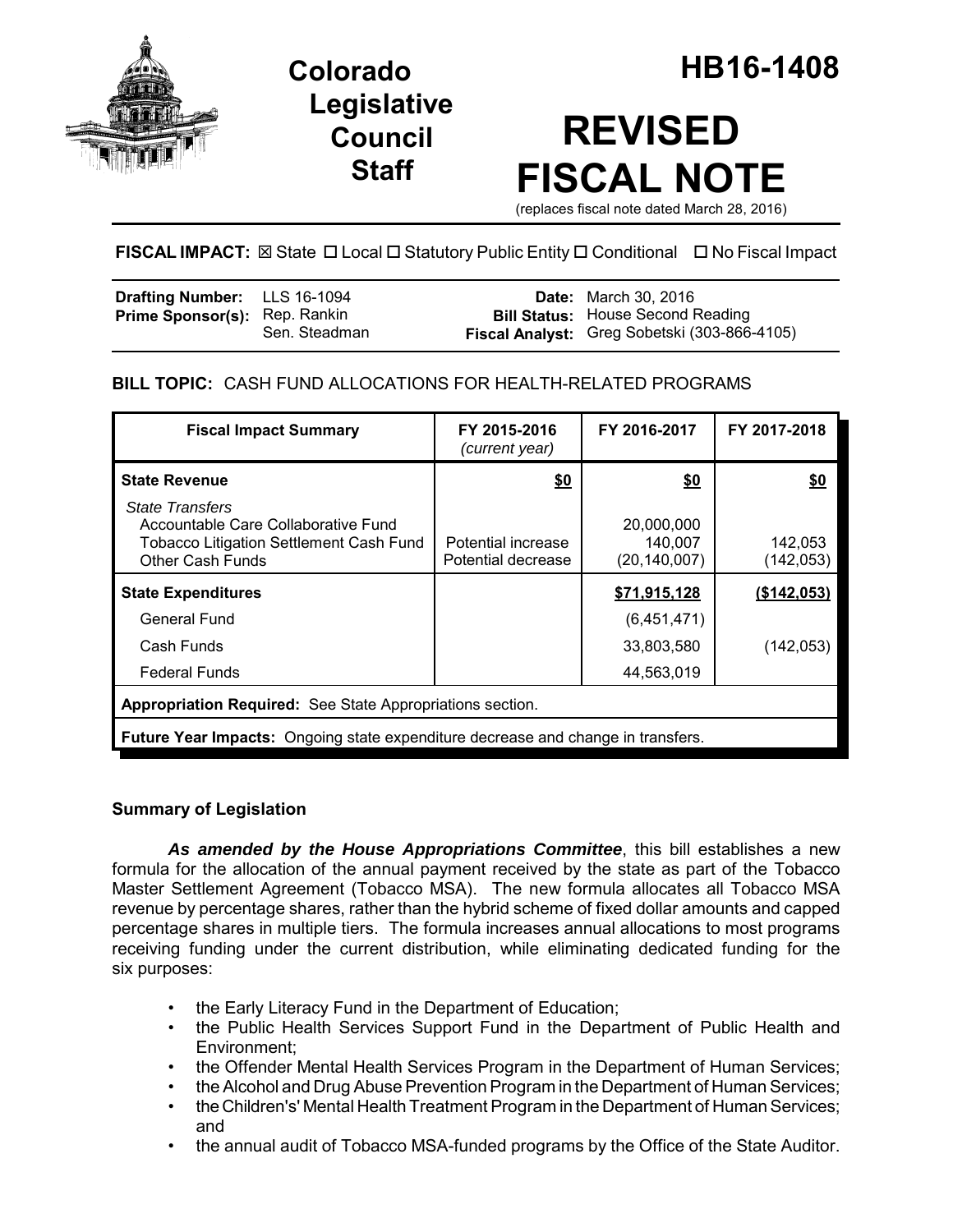For all of these purposes listed above except the audit, the bill makes FY 2016-17 appropriations from the Marijuana Tax Cash Fund in the amounts that the programs are expected to receive under the current law allocation formula.

The bill repeals the Public Health Services Support Fund and the Tobacco Litigation Settlement Trust Fund. It requires the State Treasurer to transfer any remaining balance in the Public Health Services Support Fund and the Offender Mental Health Services Fund to the Tobacco Litigation Settlement Cash Fund at the end of FY 2015-16.

The bill creates a new Accountable Care Collaborative Fund in the Department of Health Care Policy and Financing for the purpose of paying efficiency and health outcome-based rate incentives for primary care medical providers in the Medicaid coordinated care system. On July 1, 2016, \$20.0 million is transferred from the Children's Basic Health Plan Trust to this new fund.

#### **Background**

*Tobacco MSA.* The Tobacco Master Settlement Agreement (Tobacco MSA) was signed in 1998. Under the agreement, states consented to release participating tobacco manufacturers from health-related claims associated with the use, manufacture, and marketing of tobacco products in exchange for perpetual annual payments from the manufacturers. Colorado receives a fixed portion of the national MSA payment each April. The state received \$88.1 million in April 2015 and is expected to receive \$87.6 million in April 2016. Most of this money will be used to fund health care programs across the state.

*Marijuana Tax Cash Fund.* The Marijuana Tax Cash Fund comprises most state revenue from taxes assessed on retail and medical marijuana. The balance of the fund is budgeted for expenditure in the fiscal year after taxes are collected. Marijuana Tax Cash Fund expenditures for FY 2015-16 are dictated by appropriations in House Bill 15-1367. The General Assembly has not yet budgeted marijuana taxes collected in FY 2015-16 for expenditure in FY 2016-17.

#### **State Revenue**

While the bill does not affect total state revenue, it creates state transfers as described below.

*State transfers.* The bill requires the State Treasurer to transfer the total balances of the Public Health Services Support Fund and the Offender Mental Health Services Fund to the Tobacco Litigation Settlement Cash Fund at the end of FY 2015-16. It is assumed that the agencies administering these cash funds will spend their total balance and that no transfers will be made. To the extent that there is a balance in either cash fund at the end of FY 2015-16, transfers to the Tobacco Litigation Settlement Cash Fund will increase.

The bill creates a one-time transfer of \$20.0 million from the Children's Basic Health Plan Trust to a new Accountable Care Collaborative Fund in the Department of Health Care Policy and Financing on July 1, 2016.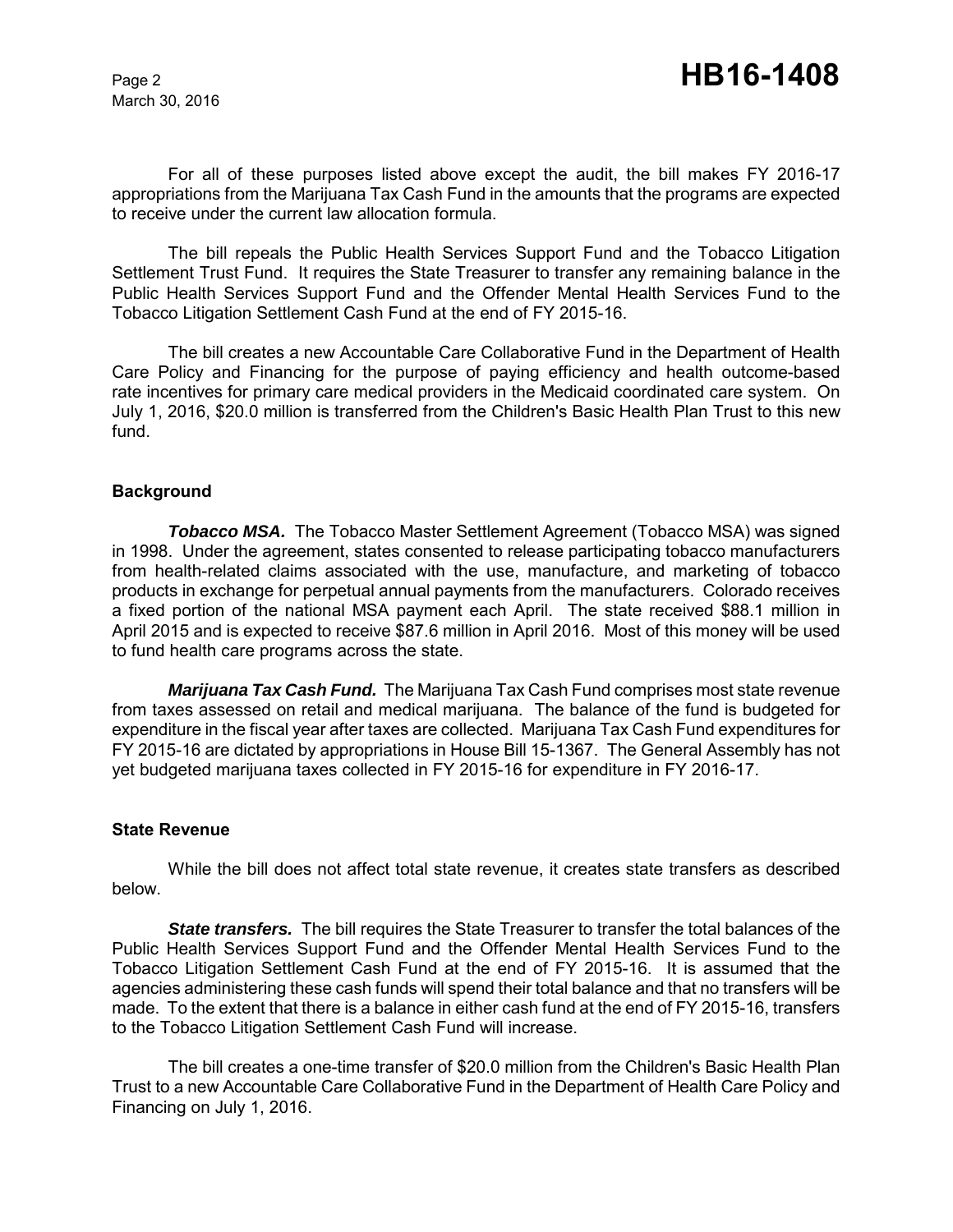Additionally, the bill is expected to decrease total transfers from the Tobacco Litigation Settlement Cash Fund by \$140,007 in FY 2016-17 and \$142,053 in FY 2017-18, and by similar amounts in subsequent fiscal years. Beginning in FY 2016-17, the bill changes the statutory formula for allocations from the Tobacco MSA payment to various state cash funds and programs. Table 1 shows the allocations anticipated for FY 2016-17 under current law and HB16-1408. Allocations for FY 2017-18 are expected to change similarly.

| Table 1. FY 2016-17 Tobacco MSA Allocations Under Current Law and HB16-1408                                                                                                                                           |                                                                        |                                                                |                                                                          |  |
|-----------------------------------------------------------------------------------------------------------------------------------------------------------------------------------------------------------------------|------------------------------------------------------------------------|----------------------------------------------------------------|--------------------------------------------------------------------------|--|
|                                                                                                                                                                                                                       | <b>Current Law</b>                                                     | HB16-1408                                                      | Change                                                                   |  |
| <b>Expected Payment</b>                                                                                                                                                                                               | \$87,573,562                                                           | \$87,573,562                                                   | \$0                                                                      |  |
| Dept of Law<br><b>Tobacco MSA Defense Account</b>                                                                                                                                                                     | 1,751,471                                                              | 2,189,339                                                      | 437,868                                                                  |  |
| Dept of Health Care Policy and Financing<br><b>Children's Basic Health Plan Trust</b><br><b>Autism Treatment Fund</b>                                                                                                 | 25,548,831<br>1,000,000                                                | 15,763,241<br>1,751,471                                        | (9,785,590)<br>751,471                                                   |  |
| Dept of Public Health and Environment<br><b>AIDS Drug Assistance</b><br><b>HIV Prevention</b><br>Local Gov't Public Health Services<br><i>Immunizations</i><br>Dental Loan Repayment<br><b>Health Services Corps</b>  | 3,065,075<br>1,751,471<br>1,764,696<br>1,008,397<br>200,000<br>250,000 | 4,378,678<br>3,065,075<br>0<br>2,189,339<br>875,736<br>875,736 | 1,313,603<br>1,313,603<br>(1,764,696)<br>1,180,942<br>675,736<br>625,736 |  |
| Dept of Human Services<br><b>Nurse Home Visitors</b><br><b>Tony Grampsas Youth Services</b><br><b>Offender Mental Health Services</b><br>Alcohol and Drug Abuse Programs<br><b>Children's Mental Health Treatment</b> | 16,638,977<br>3,502,942<br>3,025,192<br>756,298<br>300,000             | 23,382,141<br>6,568,017<br>0<br>0<br>$\mathbf{0}$              | 6,743,164<br>3,065,075<br>(3,025,192)<br>(756, 298)<br>(300,000)         |  |
| Dept of Personnel and Administration<br>Supplement State Employee Insurance                                                                                                                                           | 1,134,447                                                              | 2,014,192                                                      | 879,745                                                                  |  |
| Dept of Education<br><b>Early Literacy Fund</b>                                                                                                                                                                       | 4,378,678                                                              | 0                                                              | (4,378,678)                                                              |  |
| Dept of Higher Education<br><b>CU Health Sciences Center</b><br><b>CU Health Sciences Cancer Research</b>                                                                                                             | 12,352,869<br>0                                                        | 13,573,902<br>1,751,471                                        | 1,221,033<br>1,432,979                                                   |  |
| Dept of Military and Veterans Affairs<br><b>Veterans Trust Fund</b>                                                                                                                                                   | 875,736                                                                | 875,736                                                        | 0                                                                        |  |
| <b>Capital Construction</b><br><b>Fitzsimons Trust Fund</b>                                                                                                                                                           | 7,005,885                                                              | 7,005,885                                                      | 0                                                                        |  |
| Office of the State Auditor<br>Tobacco MSA Annual Audit                                                                                                                                                               | 89,000                                                                 | 0                                                              | (89,000)                                                                 |  |
| <b>Unallocated Portion</b>                                                                                                                                                                                            | 1,173,596                                                              | 1,313,603                                                      | 140,007                                                                  |  |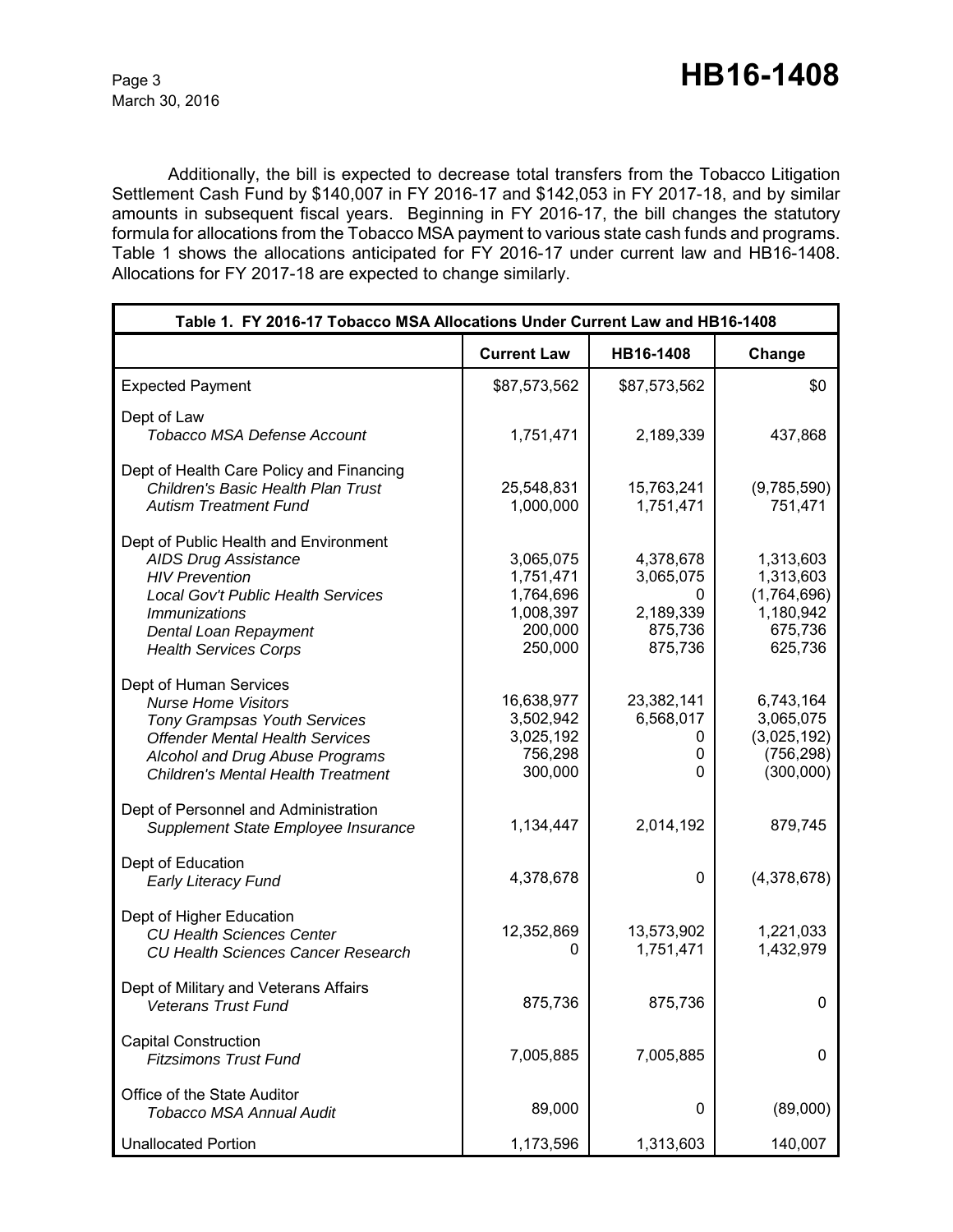#### **State Expenditures**

The bill is expected to increase state expenditures by \$71,915,128 in FY 2016-17, before decreasing expenditures by \$142,053 in FY 2017-18. The increase in state expenditures for FY 2016-17 incorporates a \$33,803,580 increase in cash fund expenditures, a \$6,451,471 decrease in General Fund expenditures, and a \$44,563,019 increase in federal fund expenditures. Spending is expected to decrease in subsequent fiscal years by amounts similar to that expected for FY 2017-18. State expenditures are summarized in Table 2 and described below.

| Table 2. Expenditures Under HB16-1408                   |              |             |  |  |  |
|---------------------------------------------------------|--------------|-------------|--|--|--|
| <b>Cost Components</b>                                  | FY 2016-17   | FY 2017-18  |  |  |  |
| <b>Tobacco MSA Program Expenditures</b>                 | (\$140,007)  | (\$142,053) |  |  |  |
| Marijuana Tax Backfill of Tobacco MSA Programs          | 7,601,424    |             |  |  |  |
| Federal Funds Expenditure for Medical Services Premiums | 44,563,019   |             |  |  |  |
| Cash Funds Expenditure for Medical Services Premiums    | 26,342,163   |             |  |  |  |
| General Fund Expenditure for Medical Services Premiums  | (6,451,471)  |             |  |  |  |
| <b>TOTAL</b>                                            | \$71,915,128 | (\$142,053) |  |  |  |

*Tobacco MSA programs.* Consistent with the changes in state transfers described in the previous section, the reduced total allocation of revenue from the Tobacco Litigation Settlement Cash Fund is expected to reduce expenditures for Tobacco MSA programs by \$140,007 in FY 2016-17 and \$142,053 in FY 2017-18. For FY 2016-17 only, the bill appropriates funds from the Marijuana Tax Cash Fund to completely offset reduced Tobacco MSA payment distributions to five programs:

- the Early Literacy Program in the Department of Education (\$4,378,678);
- the Local Government Public Health Services Program in the Department of Public Health and Environment (\$1,767,584);
- the Offender Mental Health Services Program in the Department of Human Services (\$3,025,192);
- the Alcohol and Drug Abuse Prevention Program in the Department of Human Services (\$756,298); and
- the Children's Mental Health Treatment Program in the Department of Human Services (\$300,000).

For FY 2016-17 only, the bill also reduces Marijuana Tax Cash Fund expenditures for the Tony Grampsas Youth Services Program in the Department of Human Services by \$2,626,328. Total state expenditures for the program will nevertheless increase in FY 2016-17 because the bill's modifications to the Tobacco MSA payment distribution formula are expected to net the program \$3,065,075 in transfers from the Tobacco Litigation Settlement Cash Fund.

*Medical services premiums.* The bill increases medical services premium expenditures by \$65,205,182 in FY 2016-17, including \$20,000,000 from the new Accountable Care Collaborative Fund, \$6,451,471 from the Autism Treatment Fund, \$642,163 from the Hospital Provider Fee Cash Fund, and \$44,563,019 from federal funds. General Fund expenditures for medical services premiums are reduced by \$6,451,471. Expenditures are for payment of efficiency and health outcome-based rate incentives for primary medical providers in the Medicaid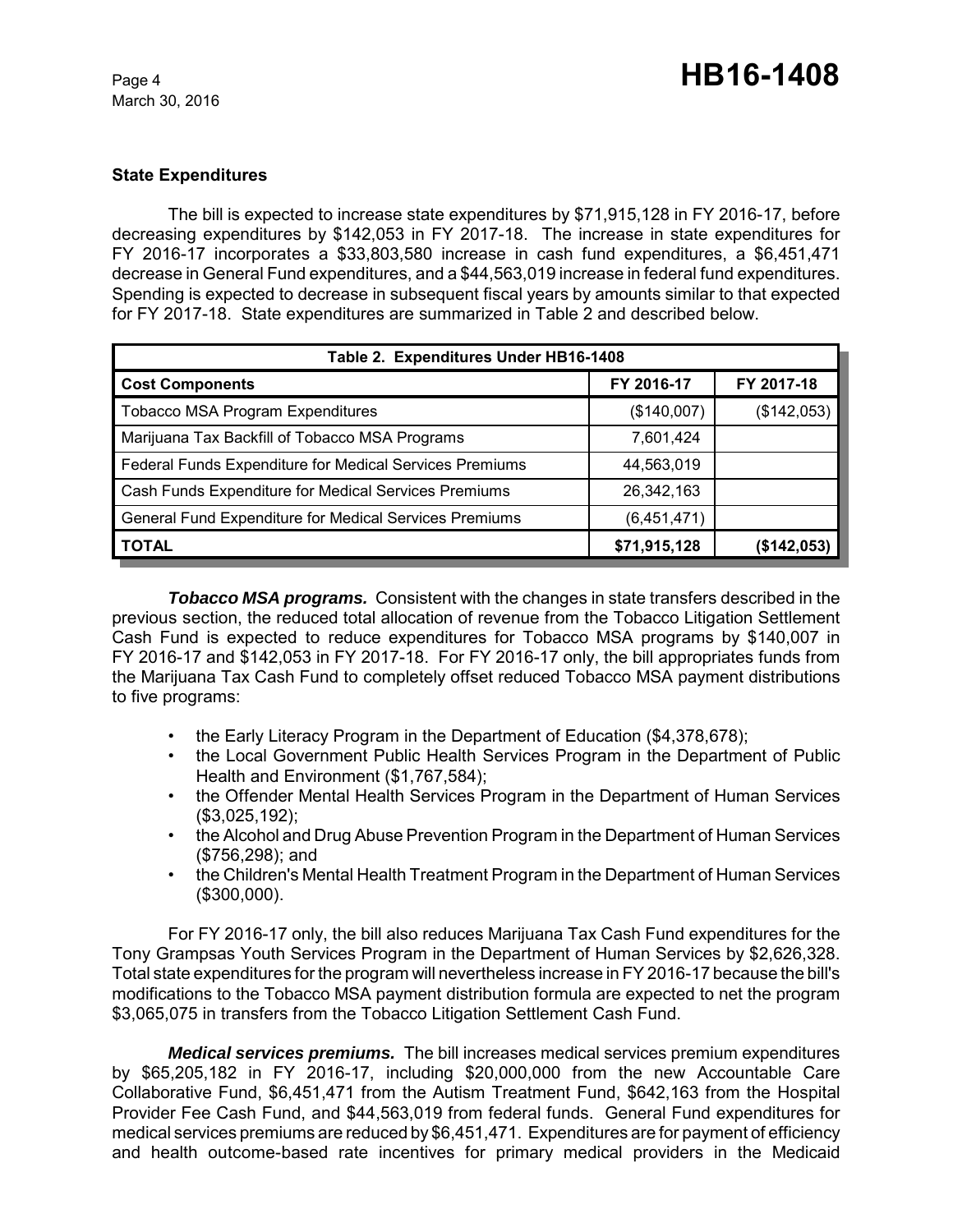coordinated care system. The expenditure from the Autism Treatment Fund includes a \$5,700,000 increase from the fund's current revenue stream, plus \$751,471 reflecting the expected increase in the fund's allocation resulting from changes to the Tobacco MSA formula. The latter amount is included as Tobacco MSA program expenditures for the purpose of Table 2.

#### **Technical Note**

Section 31 of the bill reduces the General Fund appropriation to the Department of Health Care Policy and Financing for medical services premiums and increases the Autism Treatment Fund appropriation to the department for medical and long-term care services for Medicaid eligible individuals. This fiscal note assumes that Section 31 will be amended to appropriate Autism Treatment Fund for medical services premiums. If this amendment is not adopted, the State Expenditures section of this fiscal note will be revised accordingly.

#### **Effective Date**

The requirement that all money in the Public Health Services Support Fund and the Offender Mental Health Services Fund be transferred to the Tobacco Litigation Settlement Cash Fund at the end of FY 2015-16 takes effect upon signature of the Governor, or upon becoming law without his signature. The remainder of the bill takes effect July 1, 2016.

#### **State Appropriations**

For FY 2016-17, the bill includes the following cash fund appropriations:

- \$2,972,504 from the Tobacco Litigation Settlement Moneys Health Education Fund to the Department of Higher Education;
- \$6,743,164 from the Nurse Home Visitor Program Fund to the Department of Human Services;
- \$879,745 from the Supplemental State Contribution Fund to the Department of Personnel and Administration;
- \$1,313,603 from the Drug Assistance Program Fund to the Department of Public Health and Environment;
- \$1,313,604 from the AIDS and HIV Prevention Fund to the Department of Public Health and Environment;
- \$1,180,942 from the Colorado Immunization Fund to the Department of Public Health and Environment;
- \$675,736 from the State Dental Loan Repayment Fund to the Department of Public Health and Environment;
- \$625,736 from the Colorado Health Services Corps Fund to the Department of Public Health and Environment; and
- \$65,205,182 to the Department of Health Care Policy and Financing, including \$20,000,000 from the Accountable Care Collaborative Fund, \$642,163 from the Hospital Provider Fee Cash Fund, and \$44,563,019 from federal funds.